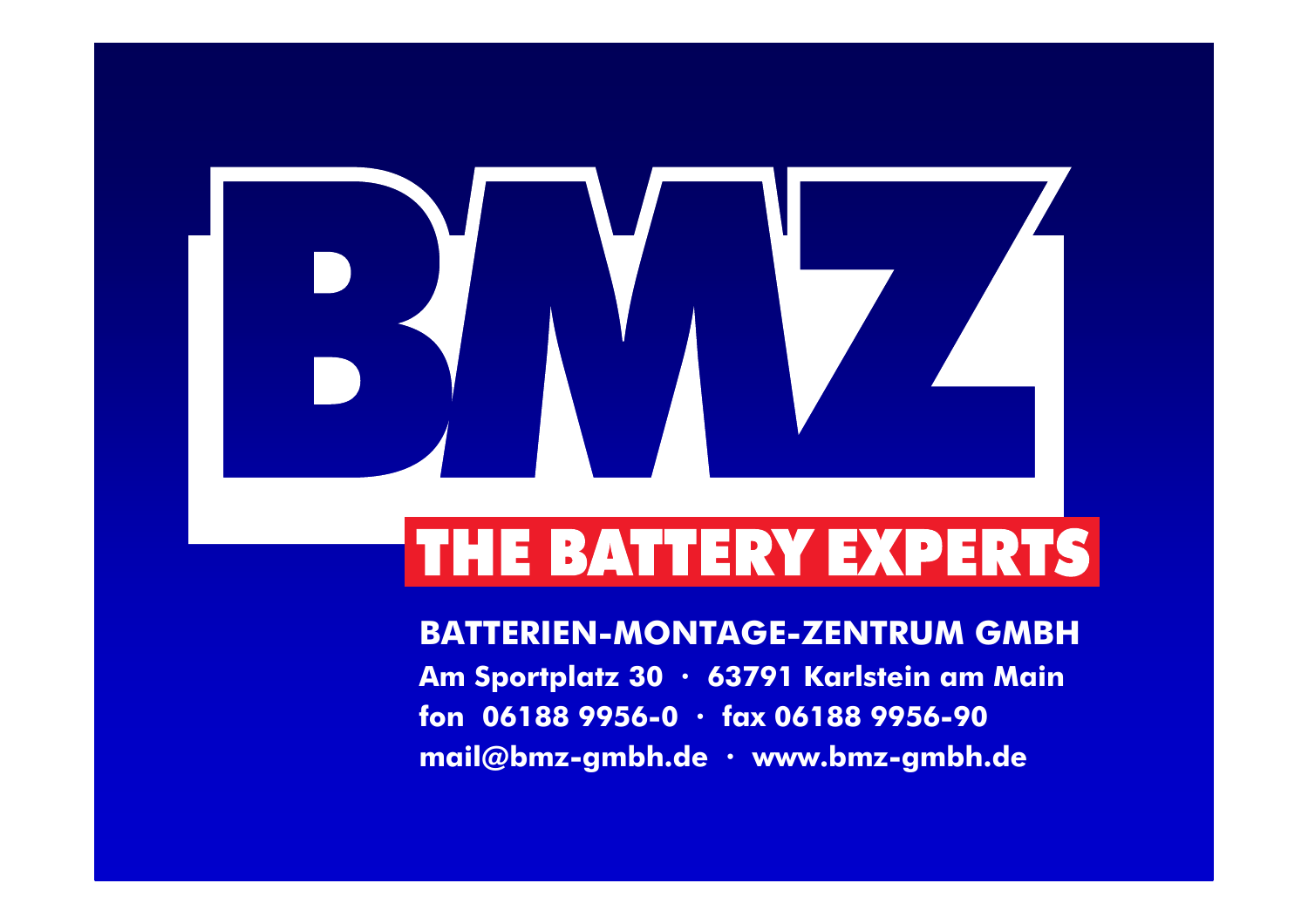# Lithium Seminar Lithium Seminar 2005 2005 BY VIV. THE BATTERY EXPERTS

# **Weltmarktanalyse Weltmarktanalyse**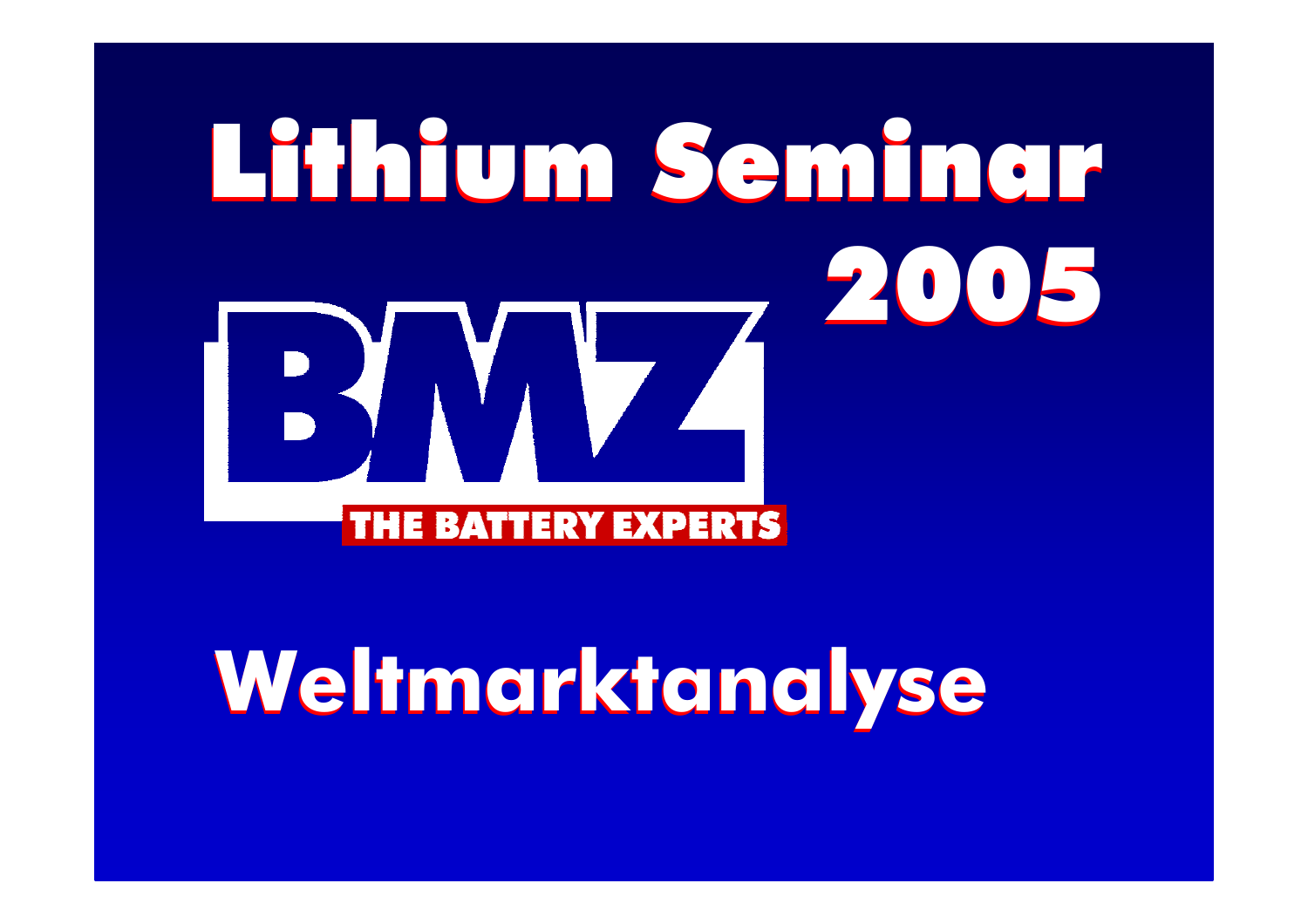# **Technische Tendenzen Technische Tendenzen der nächsten 5 Jahre der nächsten 5 Jahre auf dem auf dem Batterien-Weltmarkt Batterien-Weltmarkt**

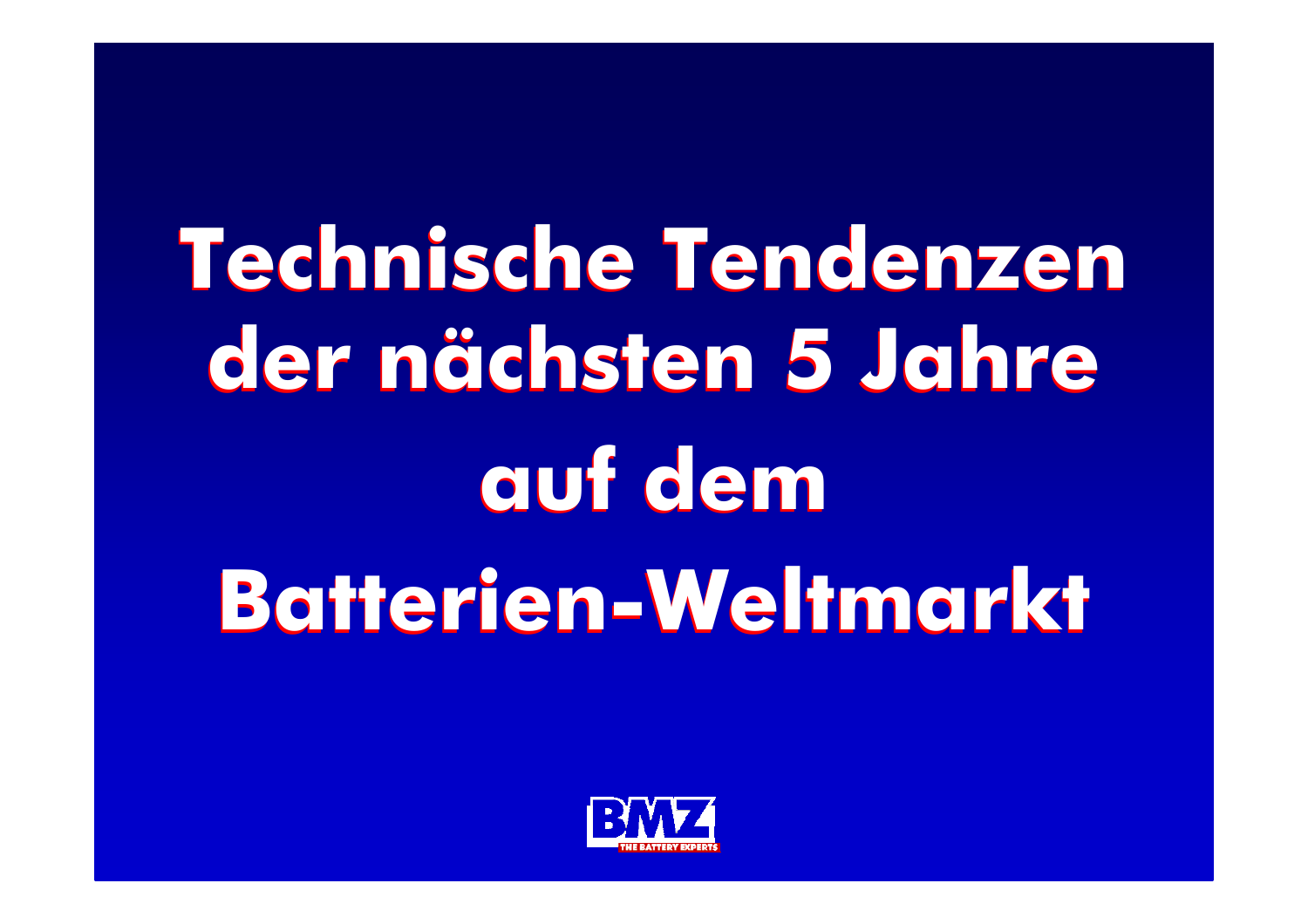#### Komplexität der Energiespeichersysteme in der Anwendung Wirtschaftlichkeit – Kriterien (elektrisch) Komplexität der Energiespeichersysteme in der Anwendung Wirtschaftlichkeit – Kriterien (elektrisch)

### **Eine Methode zur Auffindung der Batterie, die am besten geeignet ist,**

**• ist die möglichst präzise "wirtschaftliche Gewichtung" des Erfüllungsgrades aller speziellen Anforderungen in der definierten Anwendung.** 

### **Es sind folgende Kriterien der Batterie zu erfassen und einzelnen zu bewerten: erfassen und einzelnen zu bewerten:**

- **Elektrische Eigenschaften**
- **E** Konstruktive Merkmale
- **Umweltbezogene Anforderungen**

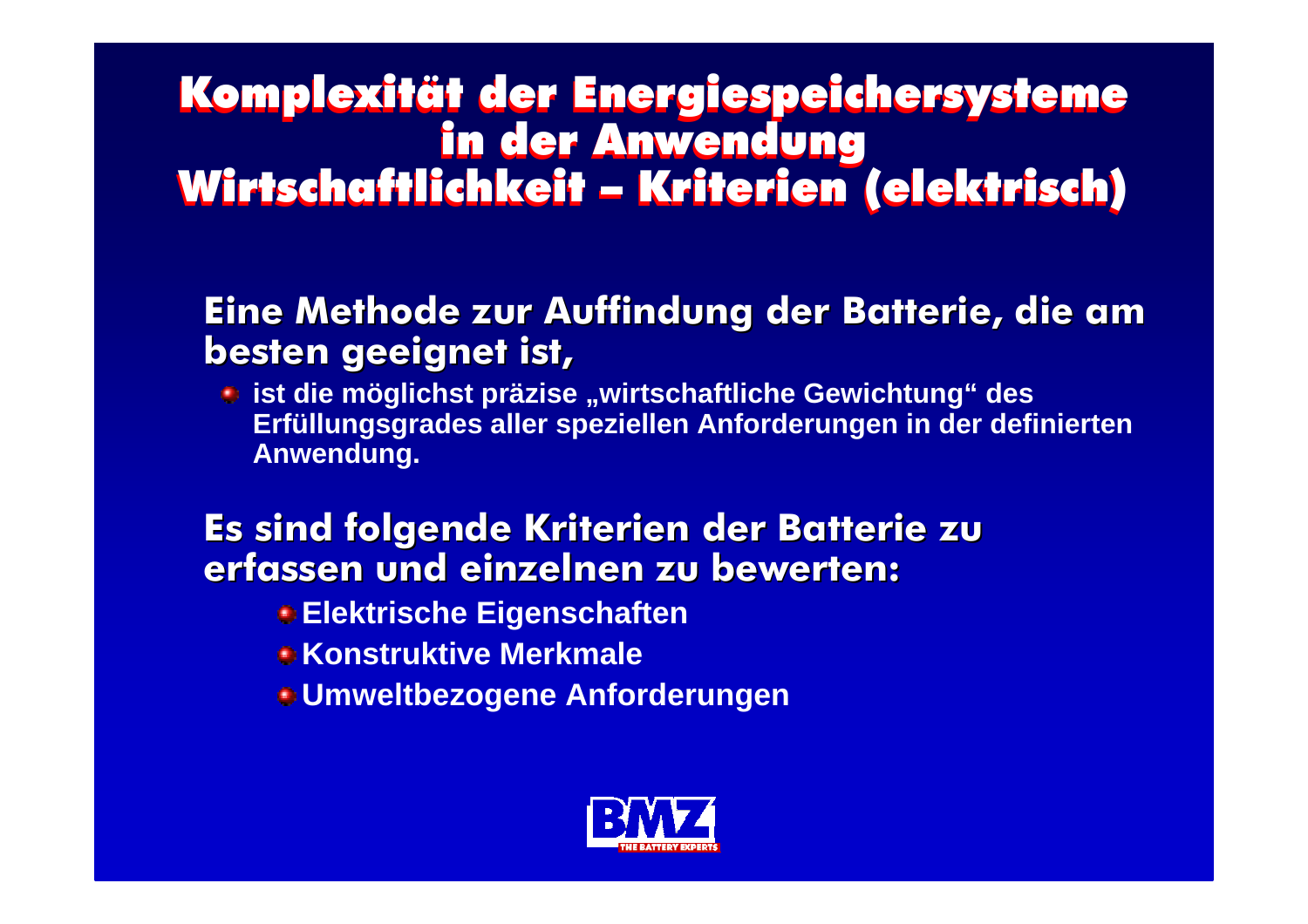### Komplexität der Energiespeichersysteme Komplexität der Energiespeichersysteme in der Anwendung in der Anwendung Wirtschaftlichkeit – Kriterien (elektrisch) Wirtschaftlichkeit – Kriterien (elektrisch)

### **1. Elektrische Eigenschaften: 1. Elektrische Eigenschaften:**

- **Hohe Energiedichte bezüglich Volumen und Gewicht** ۸
- **Hohe Zyklenfestigkeit auch im Teilladezustand**
- **Hochstromfähigkeit bei sehr niedrigen Temperaturen**
- **EXPONSTANTER Entladespannung in allen Betriebsarten**
- **Kurze Wiederaufladezeiten, hohe Verfügbarkeit**
- **Unproblematische Ladetechnik**
- **Minimale Selbstentladung bei Lagerung**

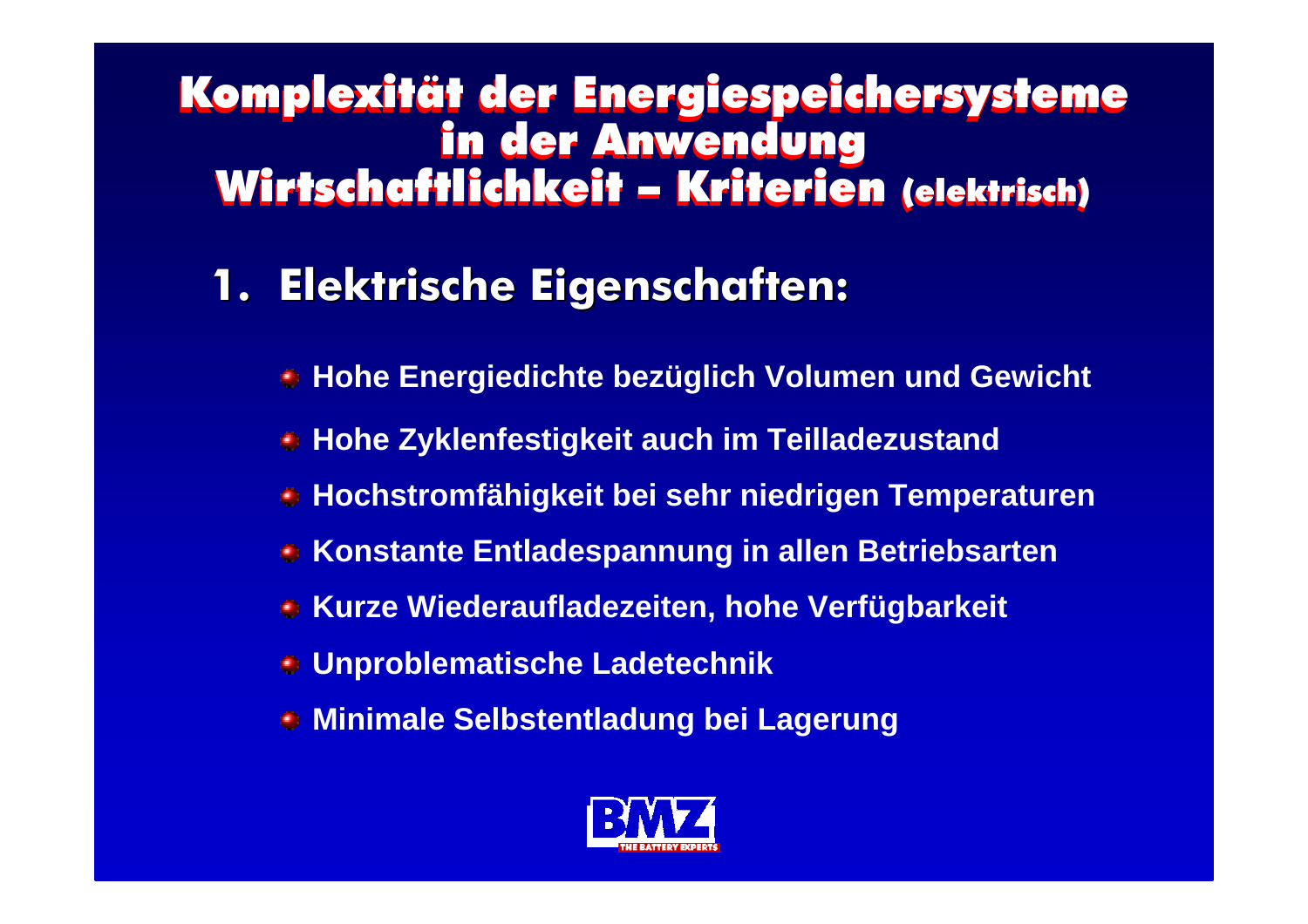### **Komplexit**ä**t der Energiespeichersysteme Komplexit**ä**t der Energiespeichersysteme in der Anwendung in der Anwendung Wirtschaftlichkeit** – **Kriterien (konstruktiv) Wirtschaftlichkeit** – **Kriterien (konstruktiv)**

### **2. Konstruktive Merkmale: 2. Konstruktive Merkmale:**

- **Minimaler Wartungsaufwand** ۰
- **Verfügbarkeitskontrolle** ۱
- **Hochwertige, langlebige Konstruktion**  ۰
- **Robuste (z.B. vibrations- od. schockfeste) Konstruktion**   $\bullet$
- **Kurzschlusssicherheit (intern und extern)**  $\bullet$
- **Variabilität / Flexibilität des Gehäusedesigns** ۰
- **Verschlossene Gehäuse gegen Schmutz und Nässe** ۰
- **Einfache Montage und Inbetriebnahme**  $\bullet$
- **Einhaltung spezifischer Zulassungskriterien (welcher)** ●
- **Leichte Austauschbarkeit**o.
- **Beratungskompetenz und Bereitschaft** $\bullet$

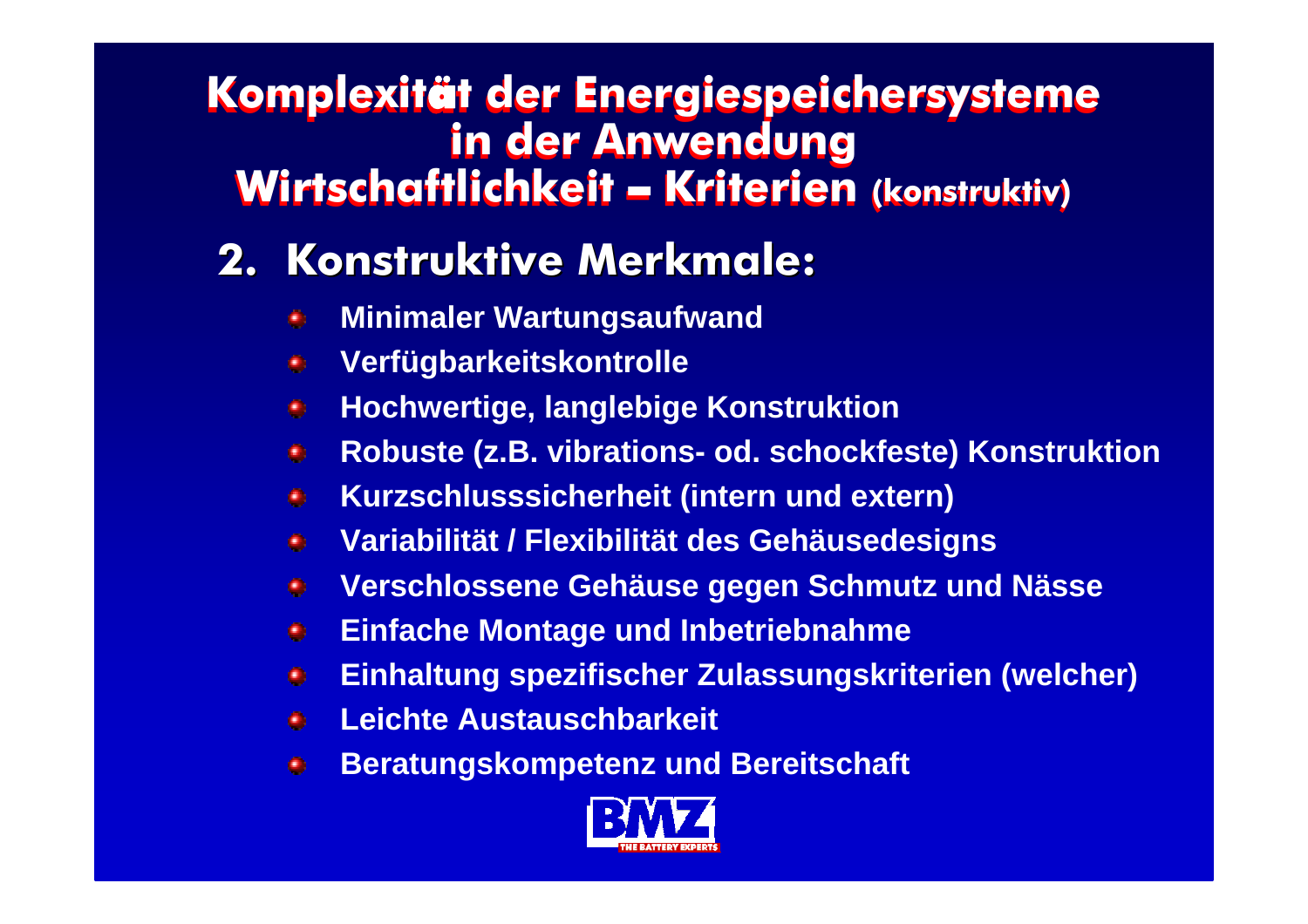#### **Komplexit** ä**t der Energiespeichersysteme in Komplexit** ä**t der Energiespeichersysteme in der Anwendung der Anwendung Wirtschaftlichkeit**  – **Kriterien (umweltbezogene) Wirtschaftlichkeit**  –**Kriterien (umweltbezogene)**

### **3. Umweltbezogene Anforderungen: 3. Umweltbezogene Anforderungen:**

- **Elektrolytfestlegung – problemloses Handling**  ۰ **(Betrieb / Unfall)**
- **Flammfestes Gehäuse – unkritisch bei**   $\bullet$ **Feuer / Schwelbrand**
- **Hoher energetischer Wirkungsgrad –**  $^{\circ}$ **Ladung / Entladung**
- **Keine Emissionen schädlicher Stoffe**   $\bullet$ **bei Herstellung / Betrieb**
- **Umweltverträgliche Rohstoffe**  $\bullet$
- **Geringer Energieverbrauch**   $\bullet$ **bei Herstellung / Wiederverwendung**

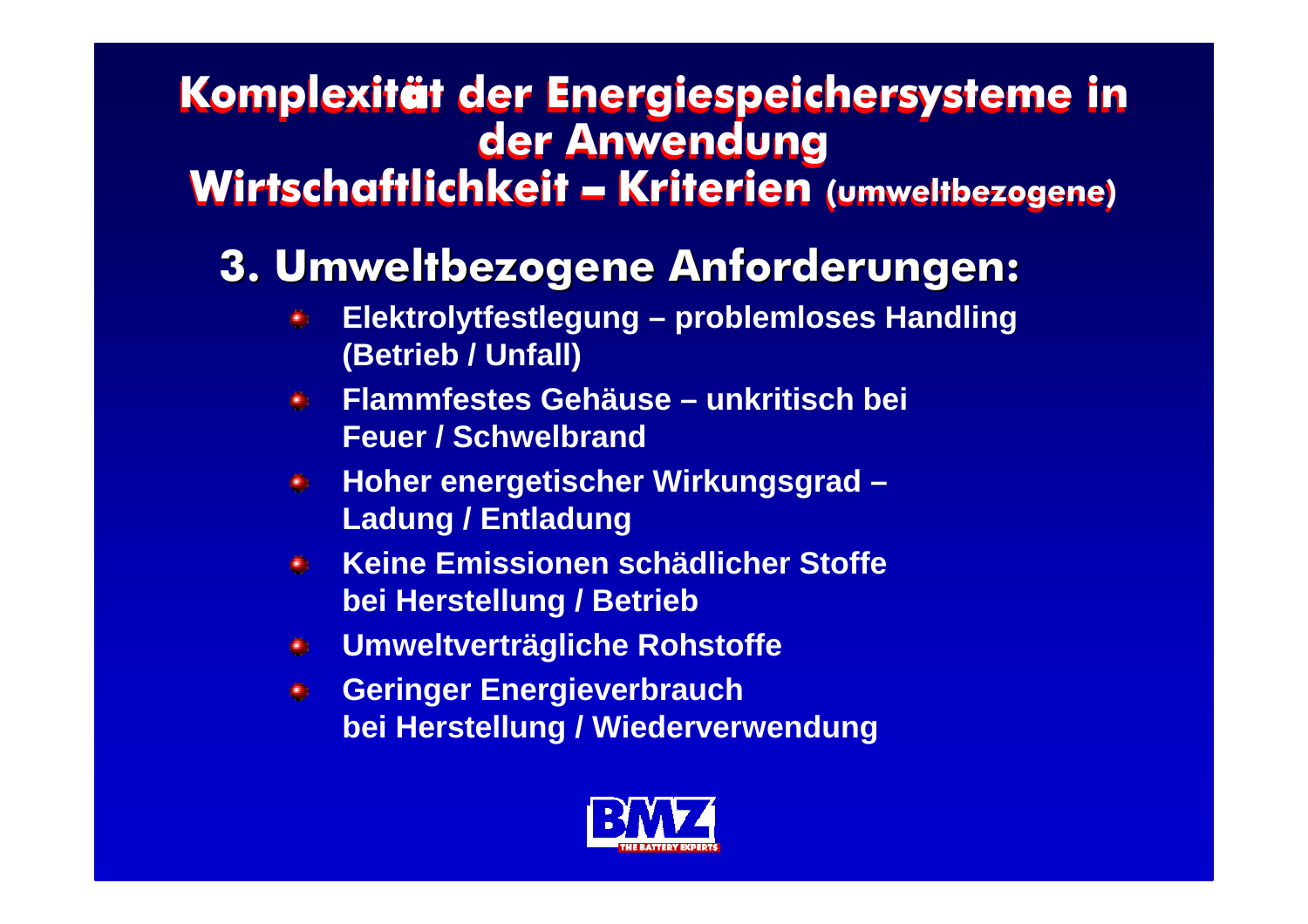### **Komplexit** ä**t der Energiespeichersysteme Komplexit** ä**t der Energiespeichersysteme in der Anwendung in der Anwendung Wirtschaftlichkeit Wirtschaftlichkeit**

**(z.B. Energiedichte / Beschaffungskosten) (z.B. Energiedichte / Beschaffungskosten)**



### **Nennspannung, Energiedichte, OEM Nennspannung, Energiedichte, OEM -Marktpreise Marktpreise von Akkumulatoren von Akkumulatoren**

| <b>Akkumulator-</b><br><b>Technologie</b> | Nenn-<br>spannung<br>(Volt/Zelle) | spezifische<br><b>Energiedichte</b><br>(Wh / kg) | volumetr.<br><b>Energiedichte</b><br>(Wh / dm <sup>3</sup> ) | <b>Beschaffungs-</b><br>kosten<br>(Euro / kWh) |
|-------------------------------------------|-----------------------------------|--------------------------------------------------|--------------------------------------------------------------|------------------------------------------------|
| <b>Blei</b>                               | 2,0                               | 2540                                             | 30100                                                        | 10025                                          |
| <b>Nickel-Cadmium</b>                     | 1,2                               | 3050                                             | 5080                                                         | 150300                                         |
| <b>Nickel-Metallhydrid</b>                | 1,2                               | 6575                                             | 150180                                                       | 300500                                         |
| Lithium-Ion (Polymer)                     | 3, 6, .3, 8                       | 200300                                           | 400600                                                       | 001.500                                        |
| <b>L.</b> Lithium Ion Mangan              | 3,6.7,3,8                         | 150-180                                          | 350.450                                                      | 400600                                         |
|                                           |                                   |                                                  |                                                              |                                                |

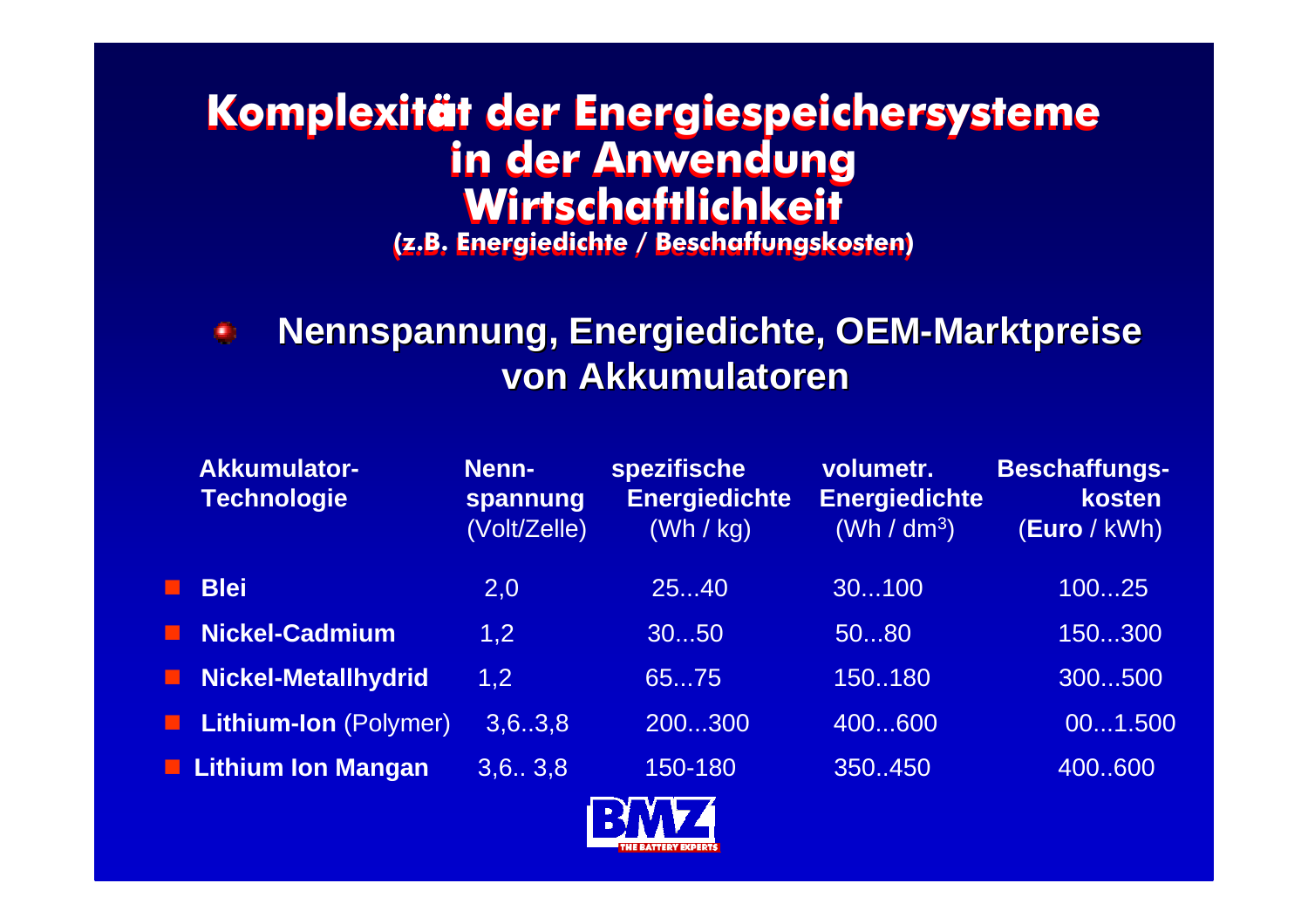## Worldwide Ranking > BATTERIES Worldwide Ranking > BATTERIES



Data source: Nikkei Electronics, IIT

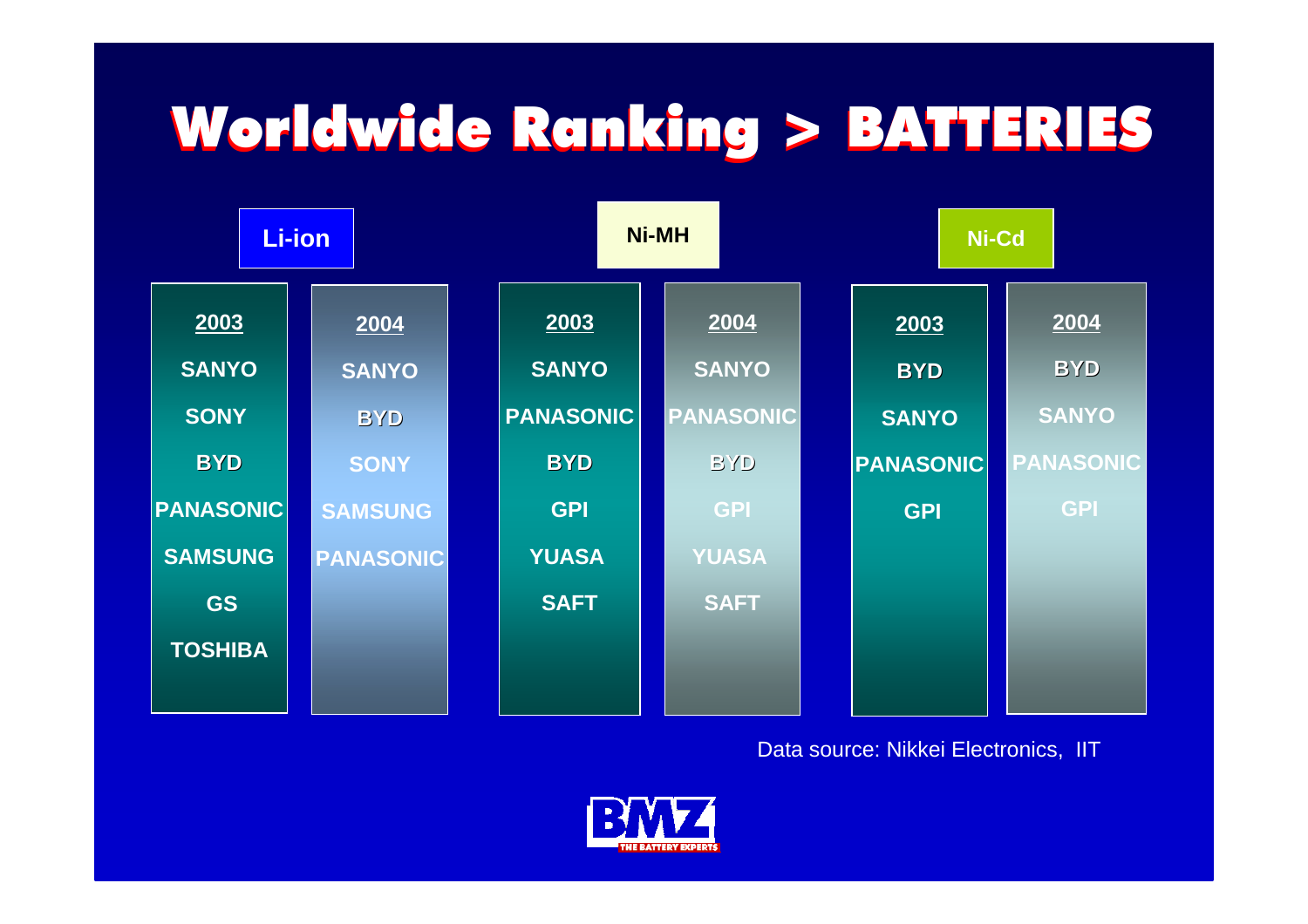## 1.1 LIB pulls the market recovery

#### **10% (02CY) & 20% (03CY) growth realized 5US\$ Billion size again**

01000 2000 3000 4000 5000 6000 Sum of the sales of cell suppliers(US\$ Million 85CY 87CY 89CY 91CY 93CY 95CY 97CY 99CY 01CY 03CY  $\widehat{\phantom{a}}$ Laminate LIB**NiMH n** NiCd

**Worldwide rechargeable battery market (value base)**

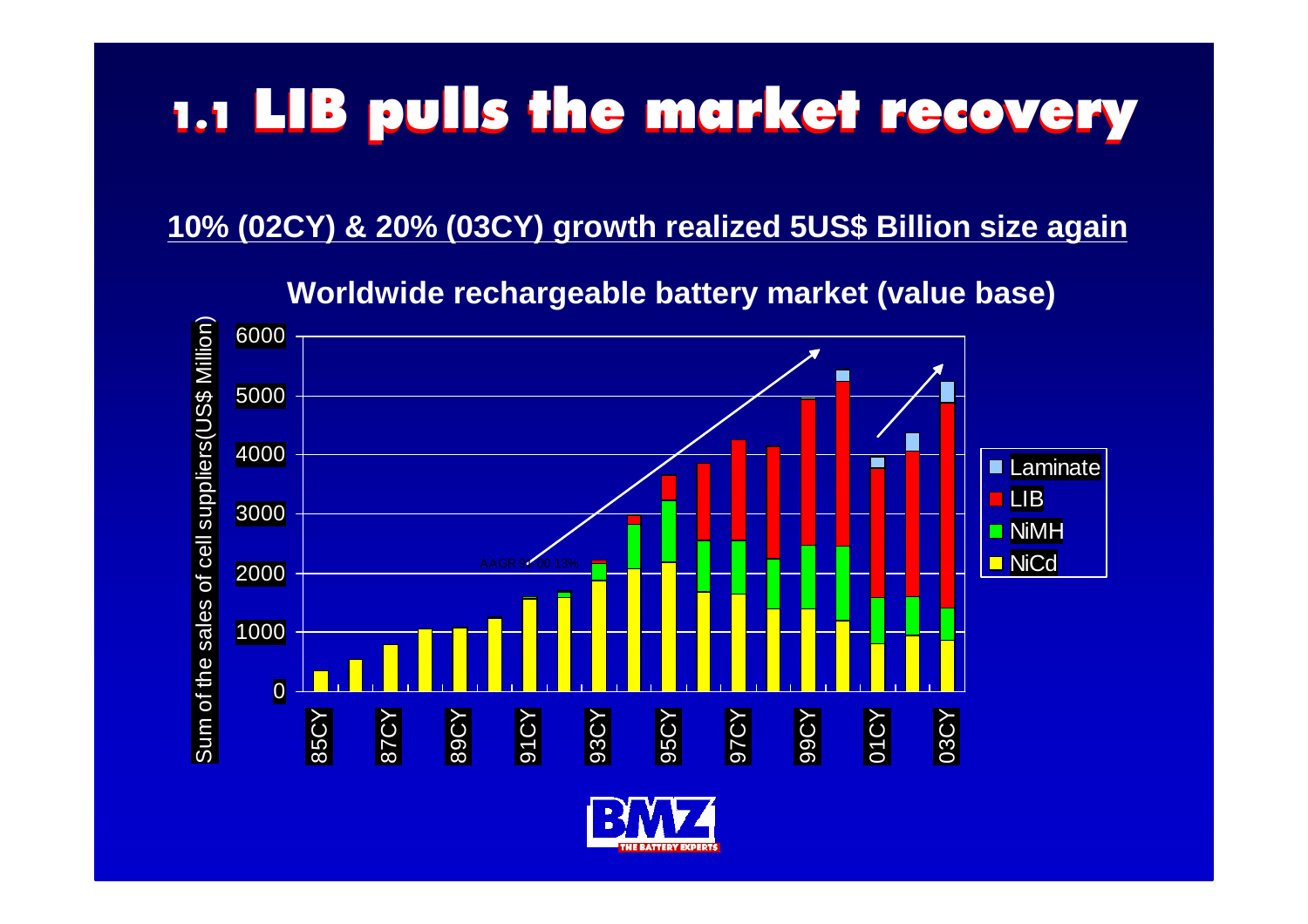## 1.2 Shift to LIB in portable devices 1.2 Shift to LIB in portable devices continues continues

**LIB powered Power Tool is now commercialized**  $\bigoplus$ 

**Cell demand and pack base composition by chemistry (03CY)**

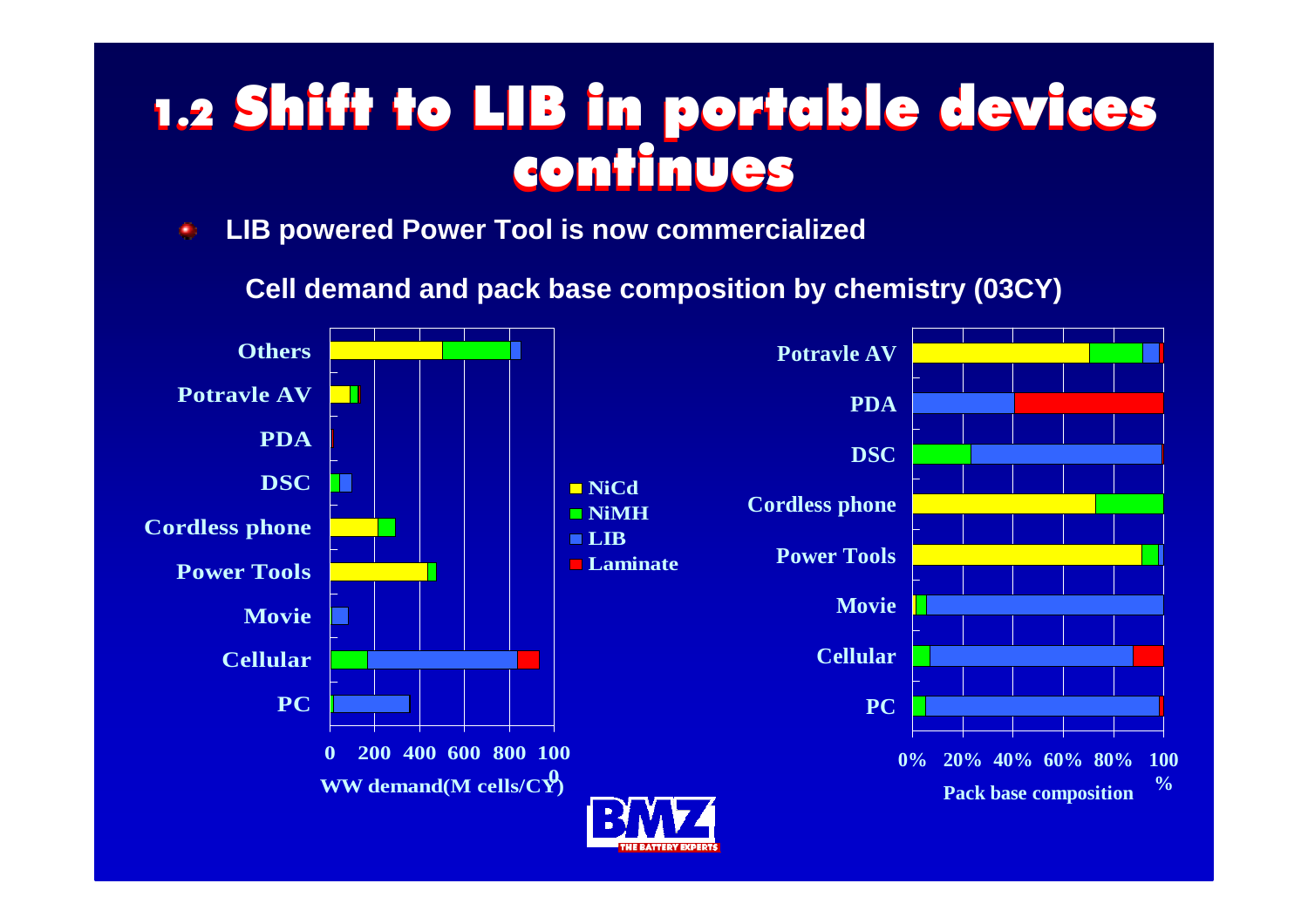### 1.3 How do Japanese keep their presence ?

- **Sony utilizes Chinese operation to overcome BYD** ۸
- **MBI is ready to have Wuxi bare cell production** ۸
- **NEC will open the 2nd factory in China soon** ۸
- **Sanyo develops the fast (x2, x3?) automated line**  $\oplus$



**LIB/LIP shipment volume share by HQ location**

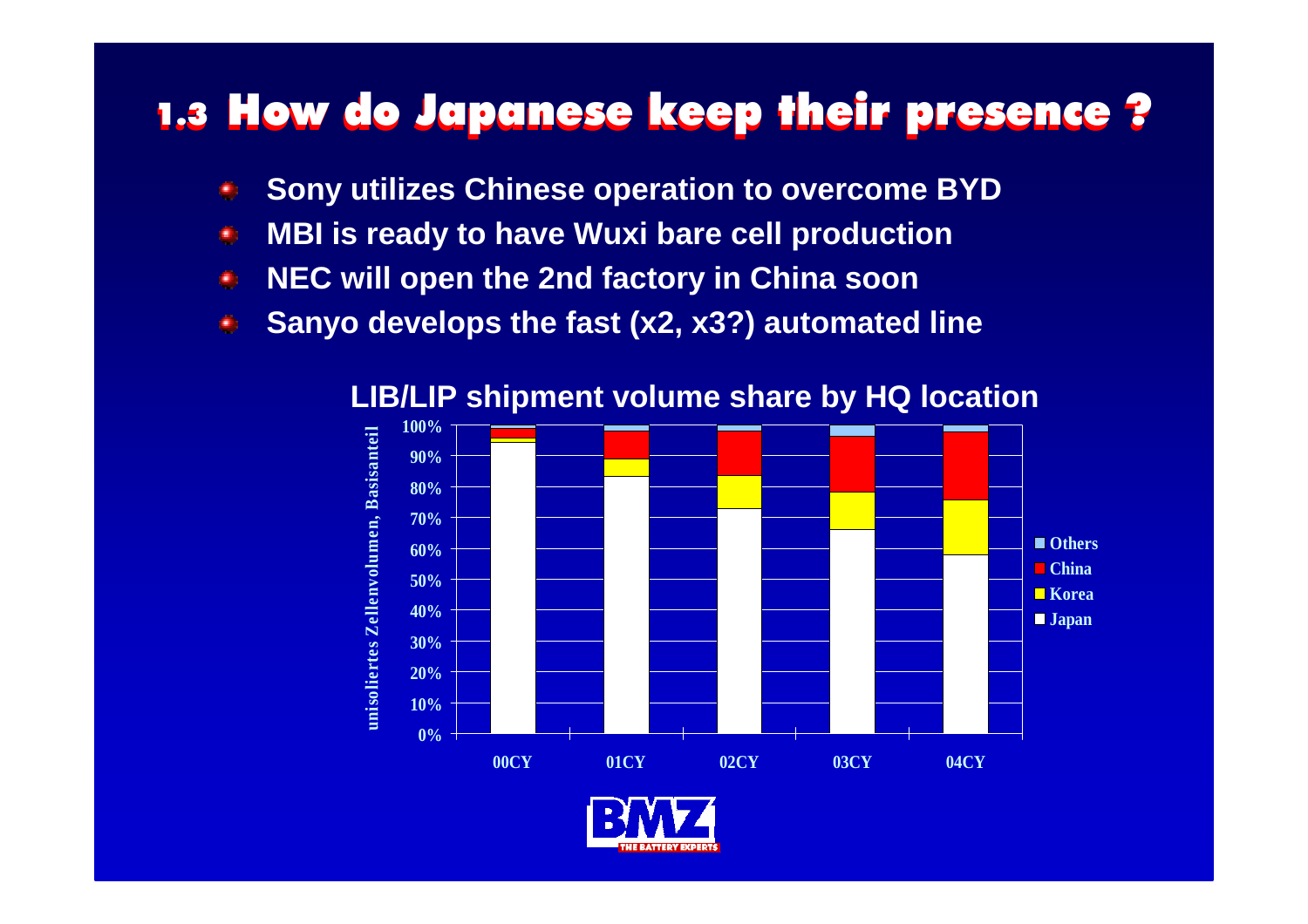## 1.4 Is it an industry trend in LIB ?

**Which is the best to realize "Low cost" and "Enough Quality"? Chinese local material supply is an another consideration**

#### **Manufacturing style and location of LIB cell production**

|                     |              | Manufacturing                                                 |                                          |                                        |  |  |
|---------------------|--------------|---------------------------------------------------------------|------------------------------------------|----------------------------------------|--|--|
|                     |              | Automated                                                     | Auto+Manual                              | <b>Manual</b>                          |  |  |
| Location<br>Factory | Japan/Korea  | Sanyo/Sony/MBI<br><b>SDI/LGC</b>                              |                                          |                                        |  |  |
|                     | <b>China</b> | <b>Sanyo Beijing</b><br><b>LGC Nanjing</b><br>Lishen/Coslight | <b>Sony Wuxi</b><br><b>BYD Shanghai?</b> | <b>BYD Shenzhen/B&amp;K</b><br>ATL/TCL |  |  |

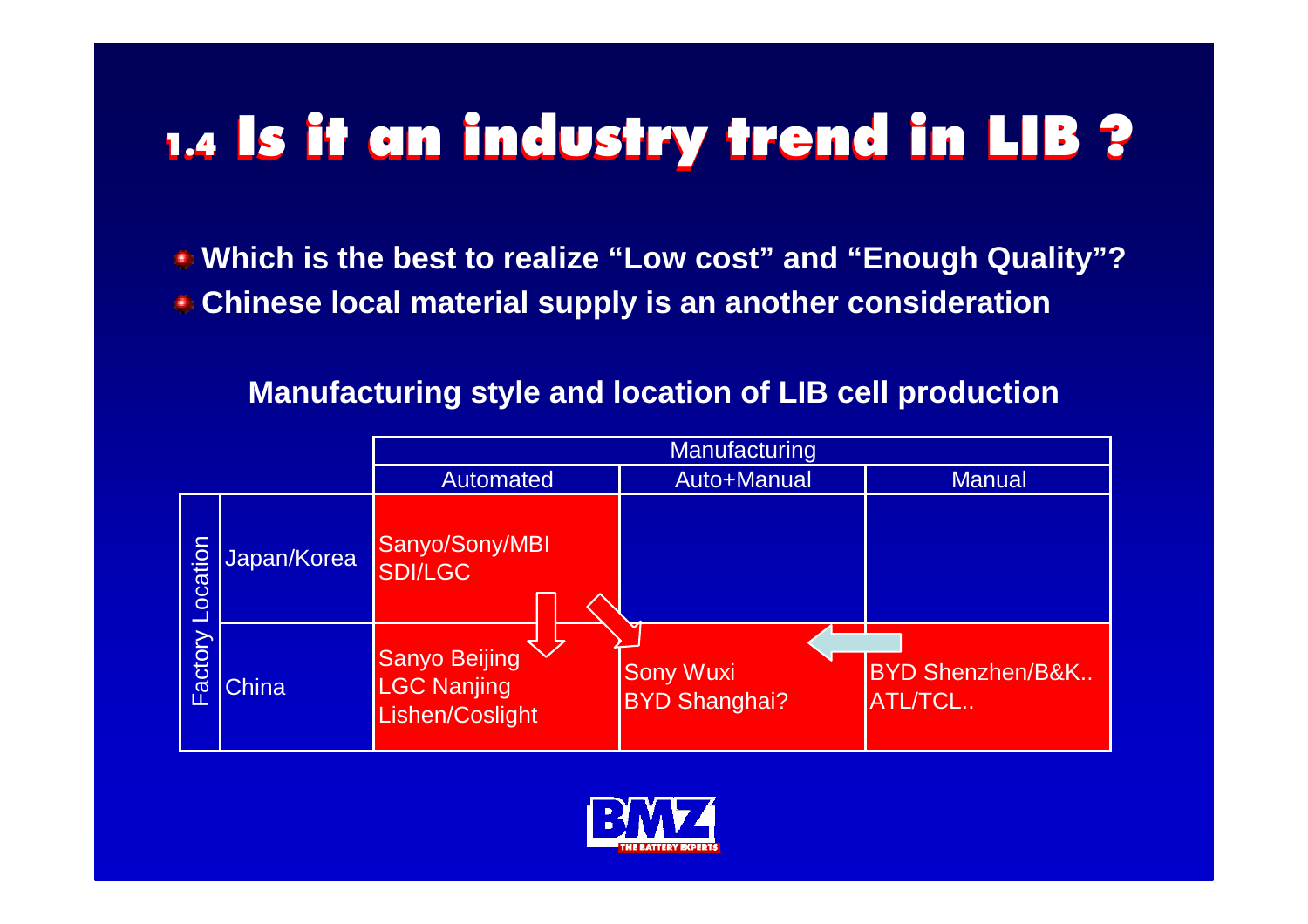### 2. The competition in the 2ndtiers will be really tough will be really tough 2. The competition in the 2ndtiers

**LIB & Laminate shipment volume by suppliers (Q base) LIB & Laminate shipment volume by suppliers (Q base)**

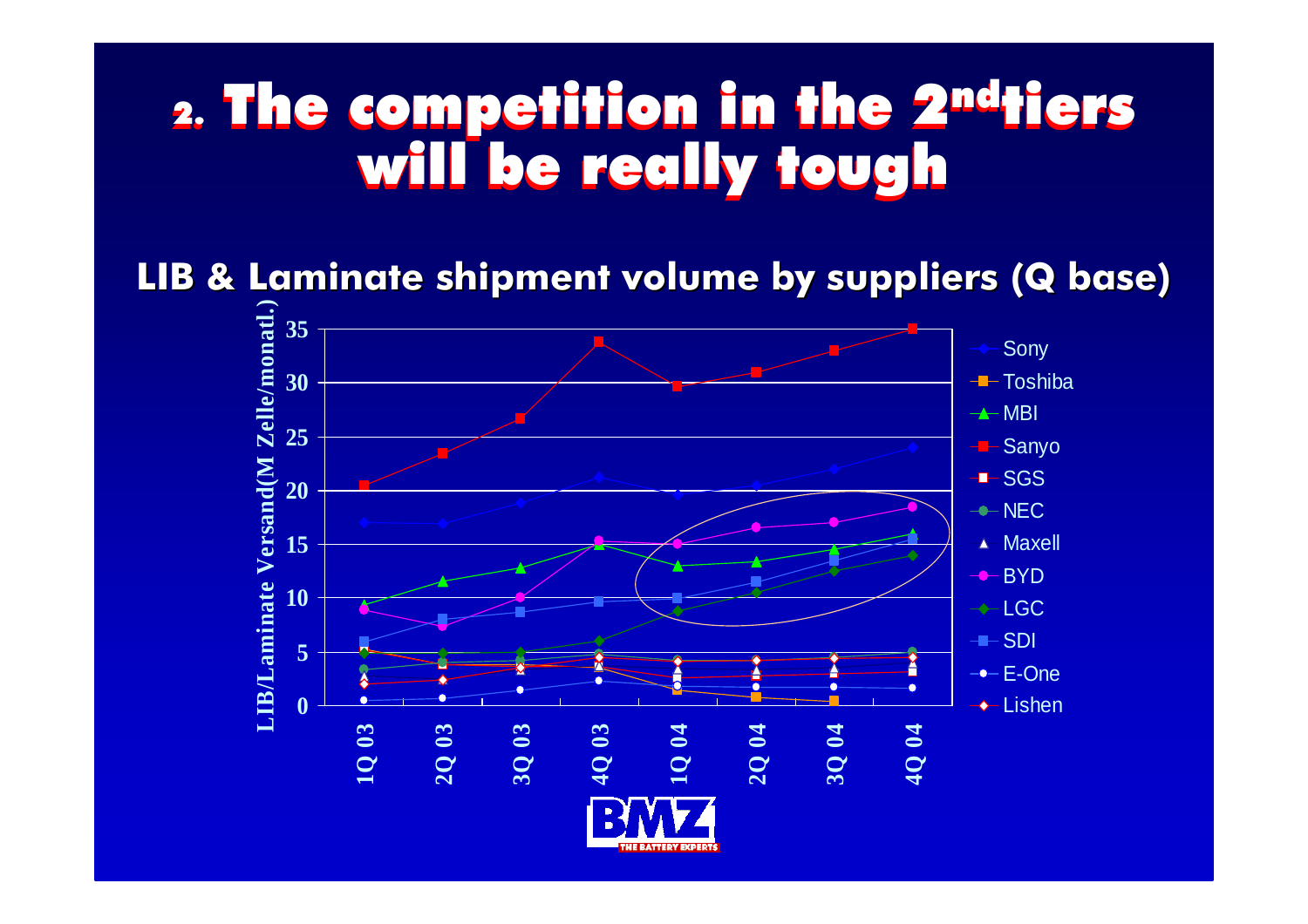## 2.1 **19% growth in 04CY**

### **LIB & Laminate shipment volume by application (CY base)**



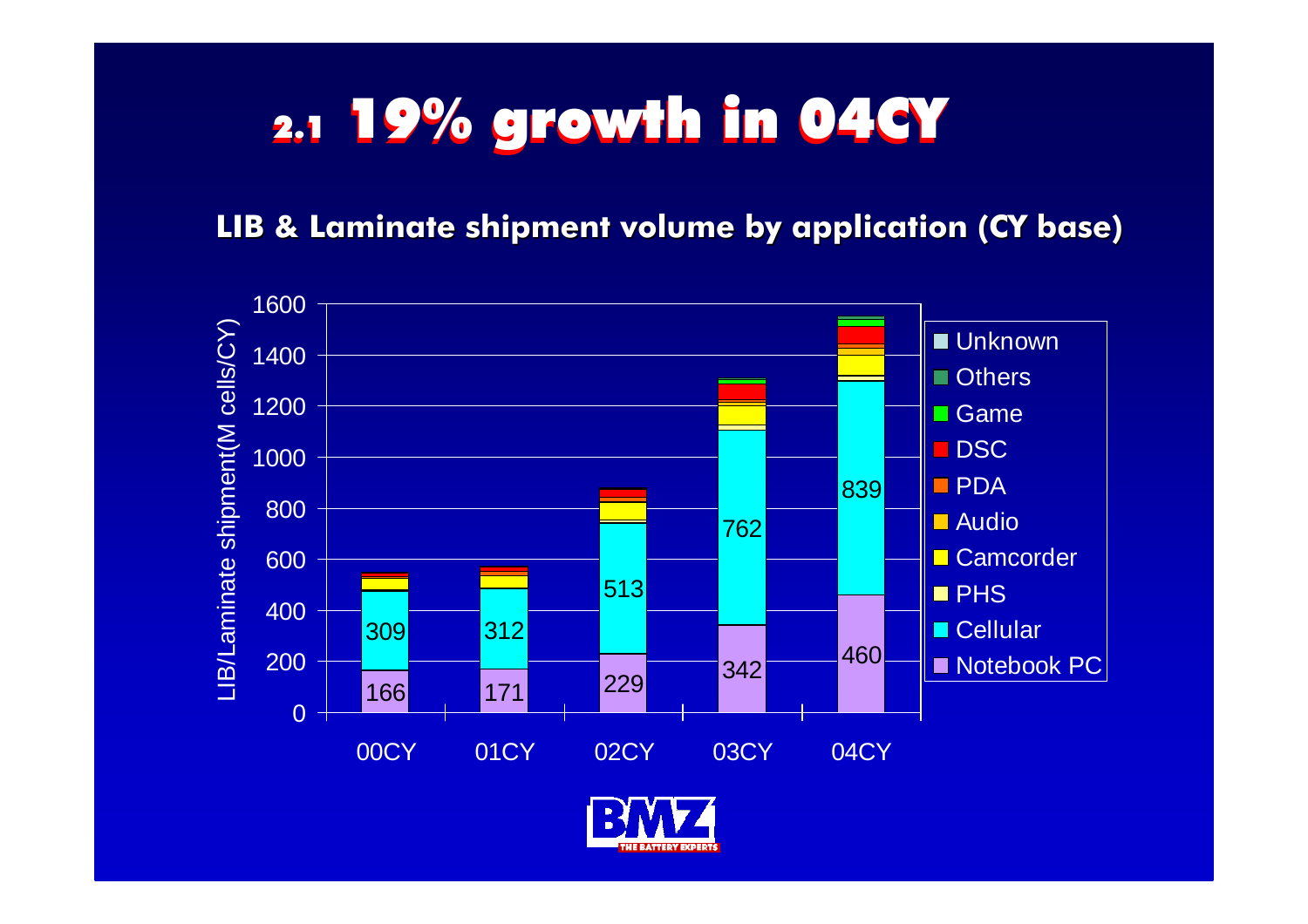## 2.2 Korean & Chinese get more

- **Chinese have already penetrated in DVD & PAS**
- **Chinese and Korean have 50% share in Cellular** $\bigcirc$
- **Japanese protects Movie/DSC/Game market by IP**

**Supplier share of LIB & Laminate by application (04Q1)**

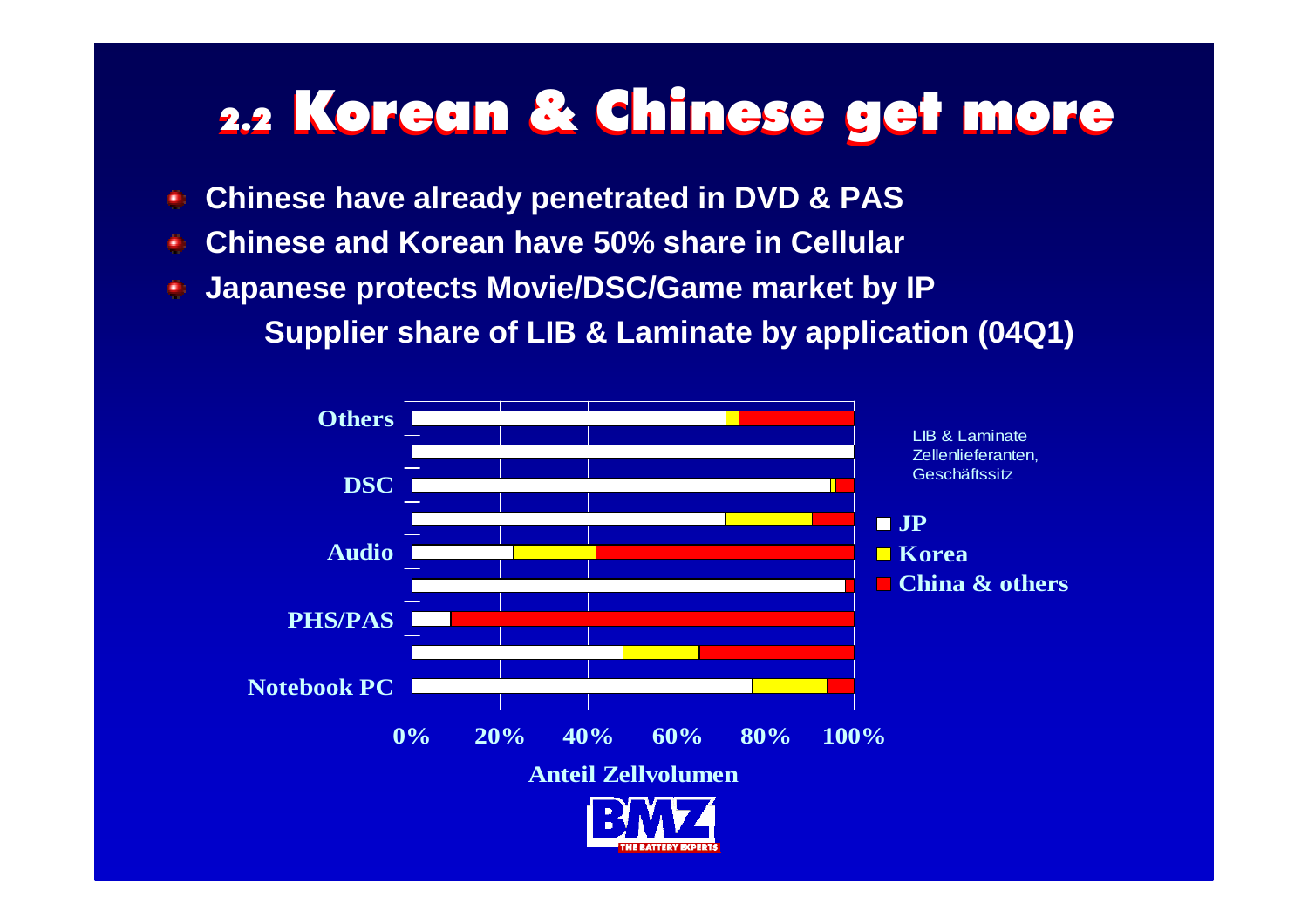## 2.3 Still demanded size is changing

**And how is the situation of PCB-less pack?**



#### **Cell size trends in Prismatic LIB & Laminate**



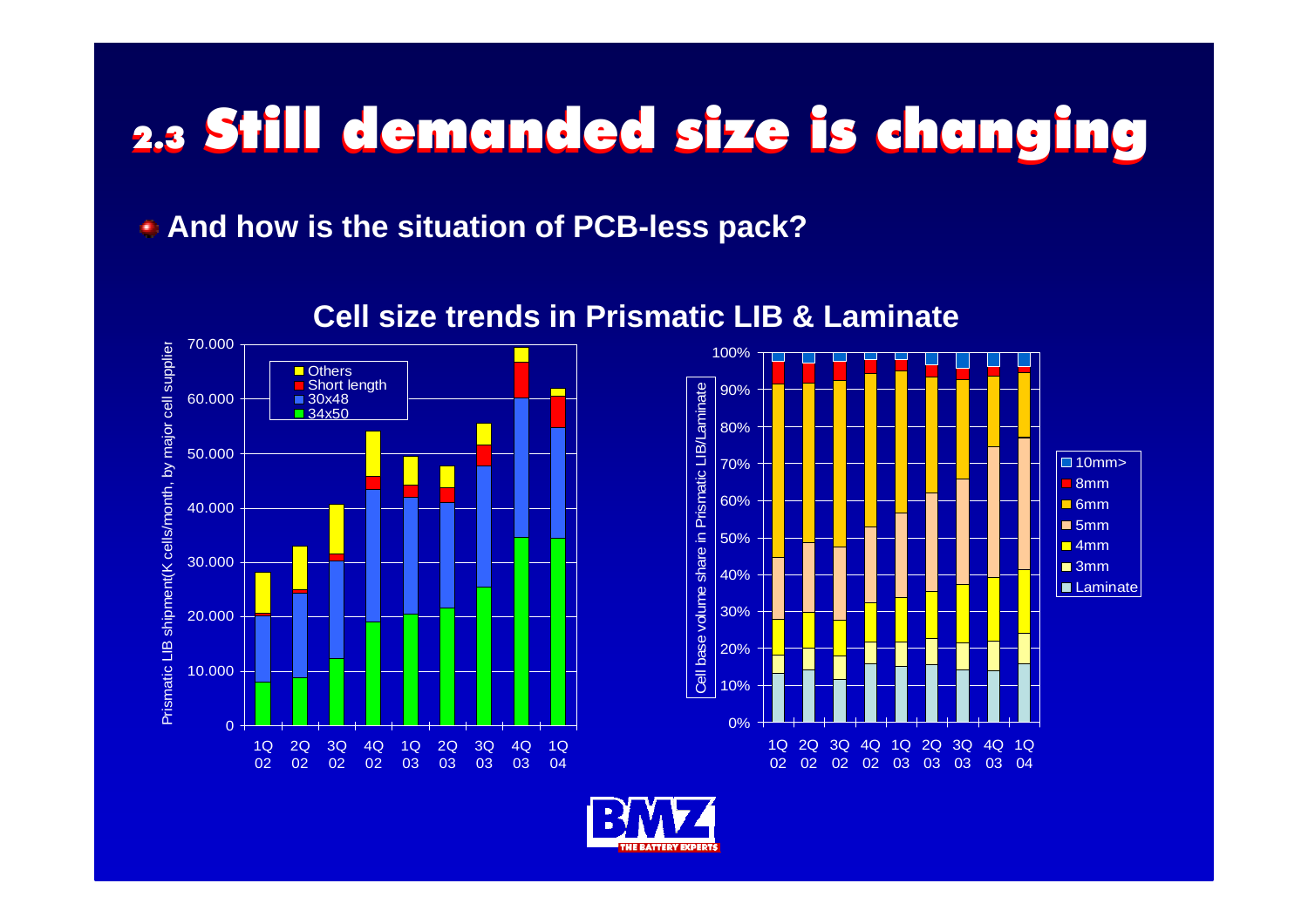## 2.4 2.4 Just Sony is aggressive in Polymer Just Sony is aggressive in Polymer

**SDI is the second, ATL & TCL seek the chance to grow**

**Only Cellular, PDA, P-DVD and BT device demand Laminate type**

**Laminate (LIP/ALB/PLI) cell shipment trend by supplier and application**





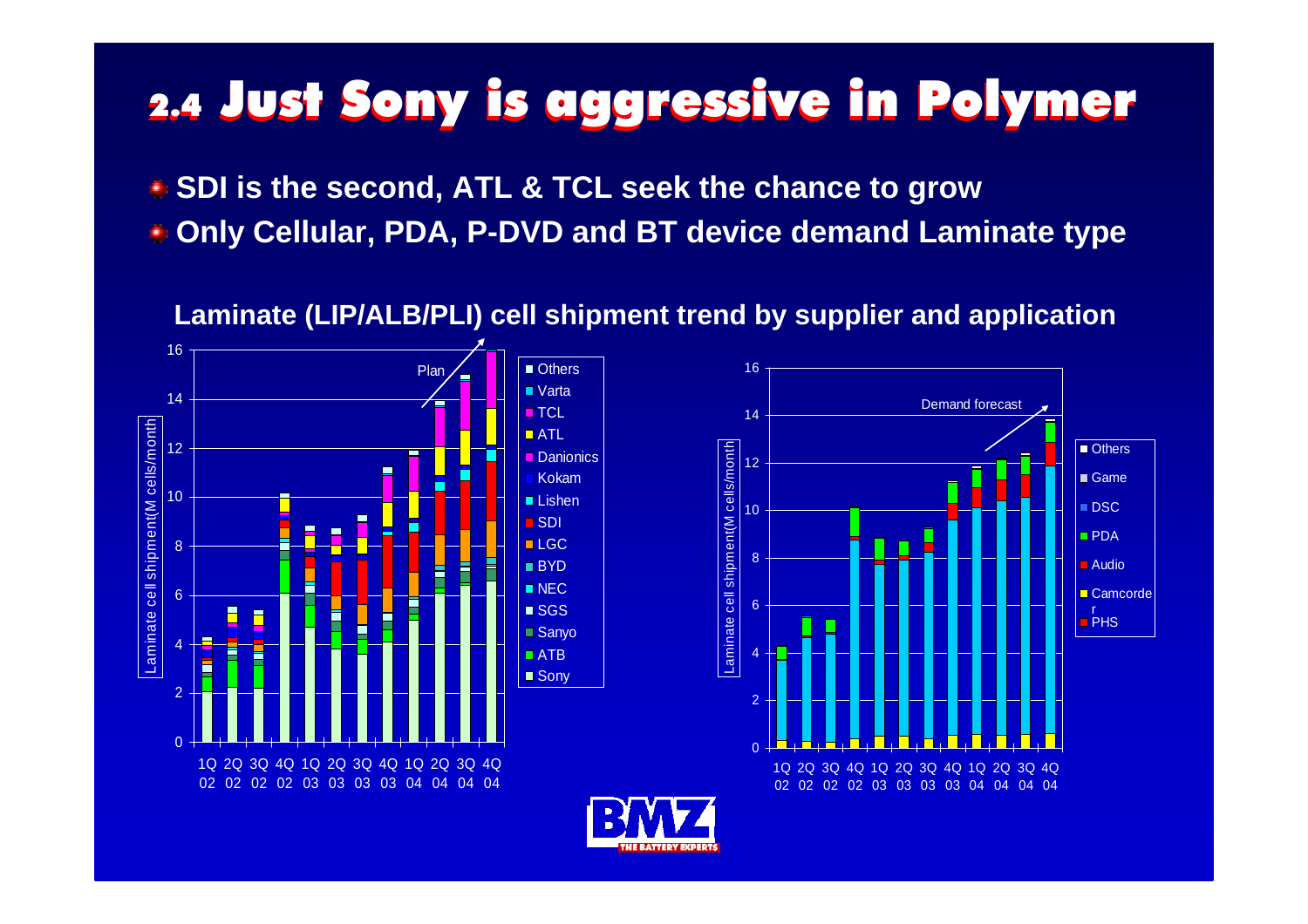## 2.5 2.5 18650 cell price rise or drop ? 18650 cell price rise or drop ?

- **Higher price of Cobalt creates a confusion…** ۸
- **Nobody cannot stop the price drop of Pr LIB, then LIP follows Bare cell price trend of LIB 18650 and Prismatic/LIP**

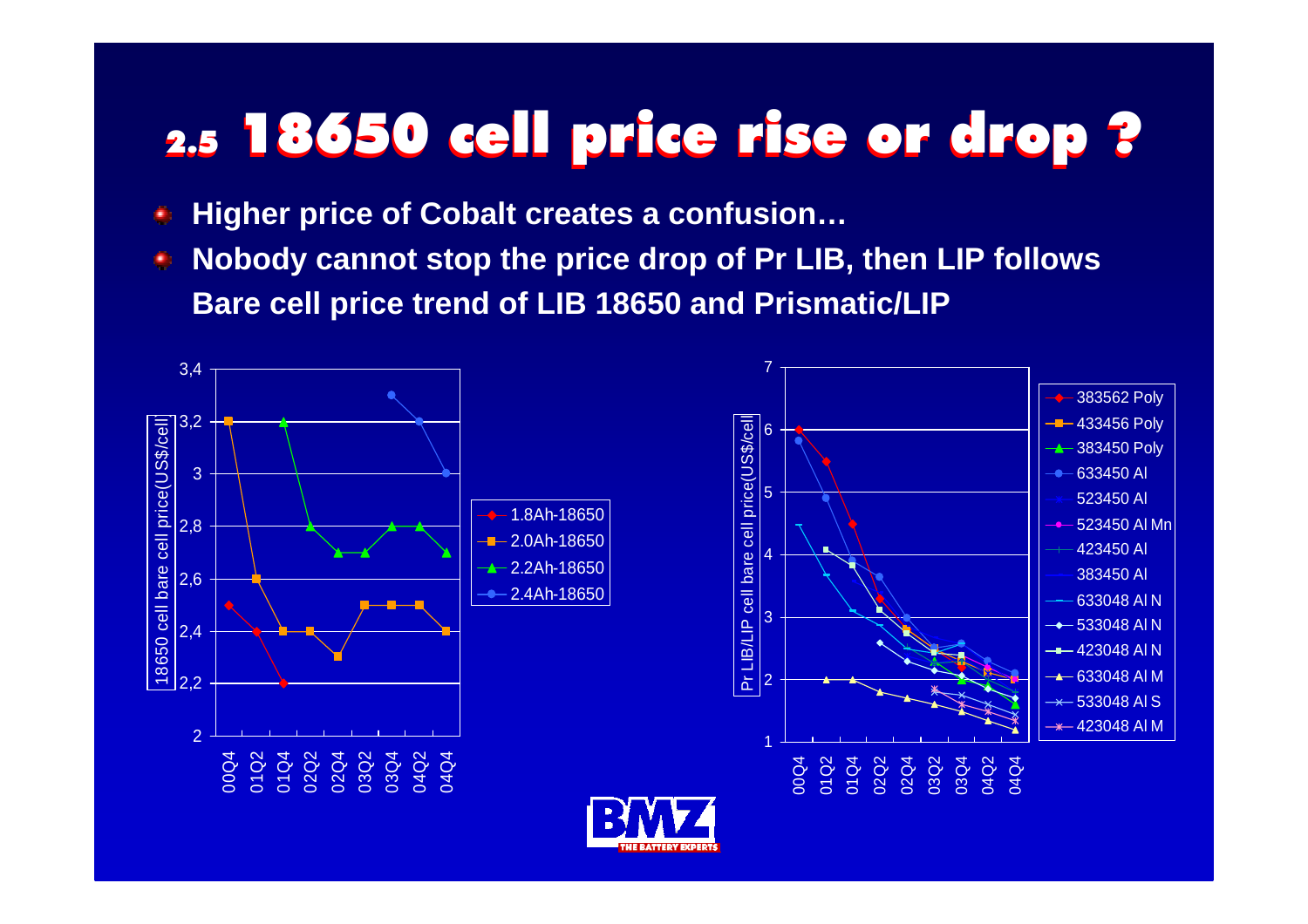## 3.1 Higher price?

**Material cost of 18650 cell will rise by 25cents**  $\oplus$ 

**LiCoO2 & Co Ore price, Material cost of 18650 cell** ۰

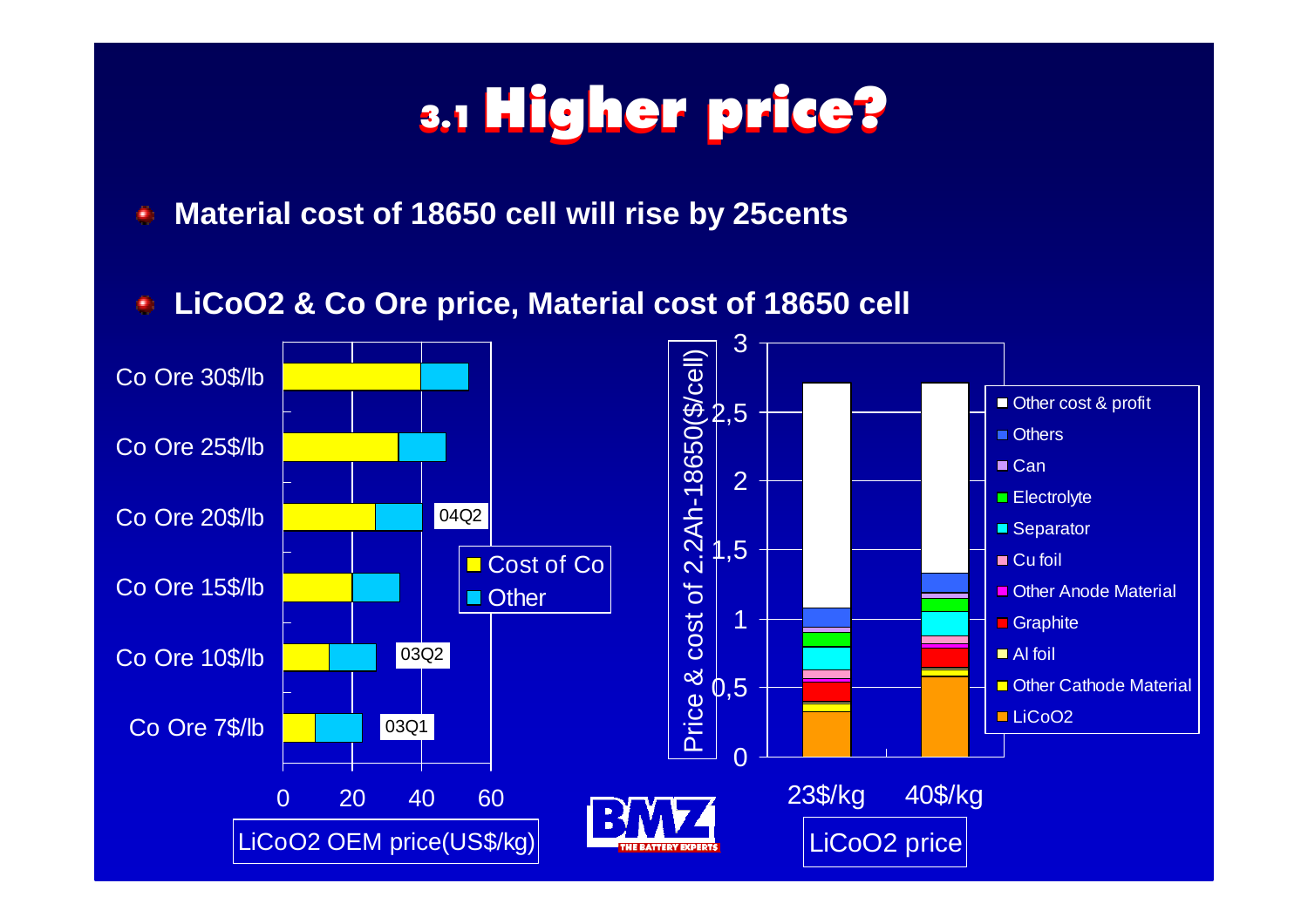#### 3.2 Anyway lower \$/Wh gets the new demand 3.2 Anyway lower \$/Wh gets the new demand

**Further capacity increase will be made in every two years Under 0.30\$/Wh for 18650 cell soon**

**Energy density and price per capacity(\$/Wh) of 18650 bare cell**



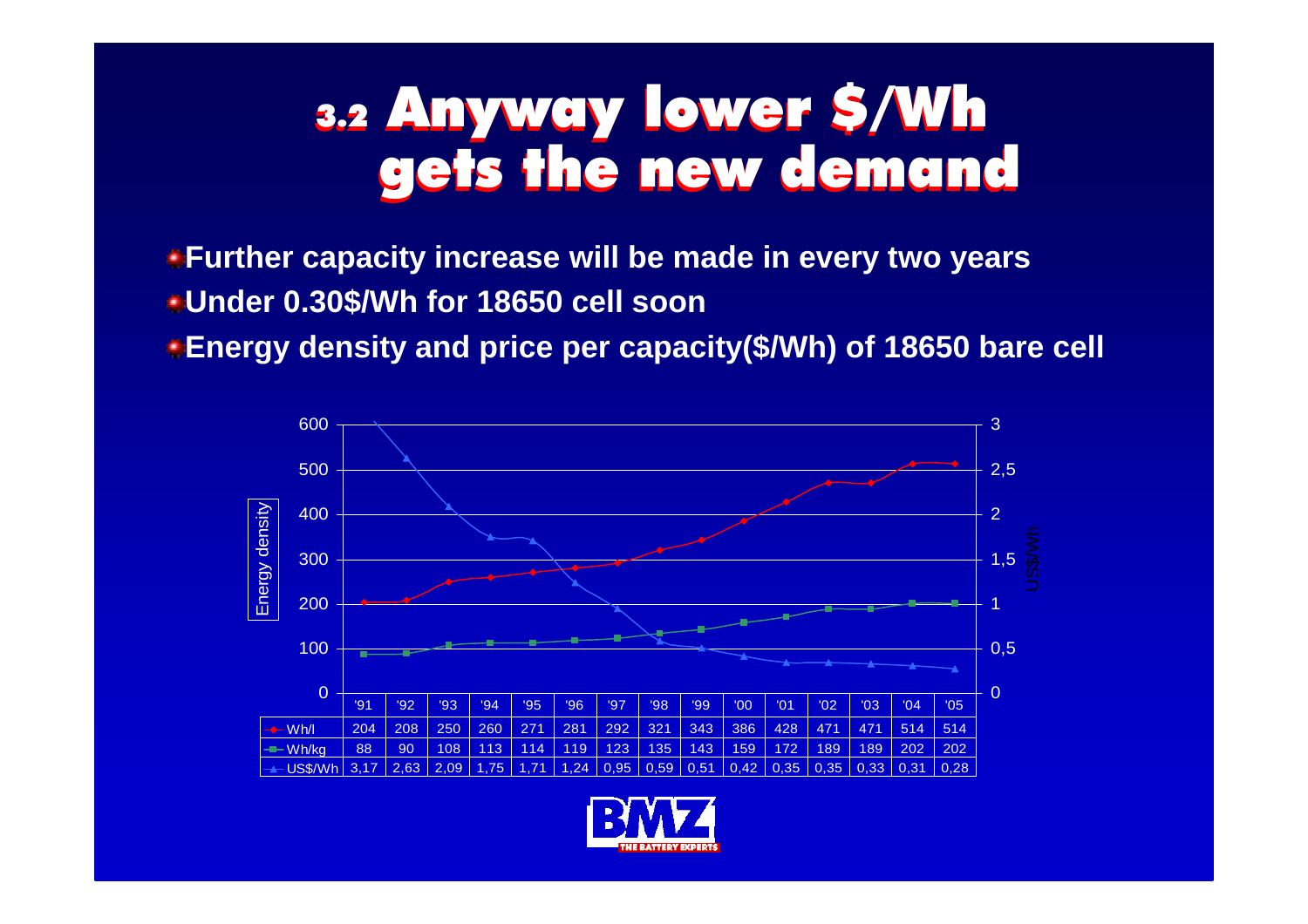## 4. Which do you like ?

### **NEC / Fujitsu FC powered NBPC and Panasonic LIB NBPC**

#### **NEC's prototype at CETEC 2003**

Ave. 14W, Max 24W, 12V 50mW/cm2Module 900g including 300g MeOH Module size 270x270x40mmNBPC total weight 2kg Run-time 5Hrs with 300g 10wt% MeOH





**Panasonic CF-Y2**

Pentium M 1.2G14.1 S-XGA+ LCD1499g with battery/DVD drive Run-time 7.5HrsLIB 7.4V 7050mAh



**Fujitsu's prototype at 2004-1 press release** 15WRun-time 8-10Hrs with 300g 30wt% MeOH